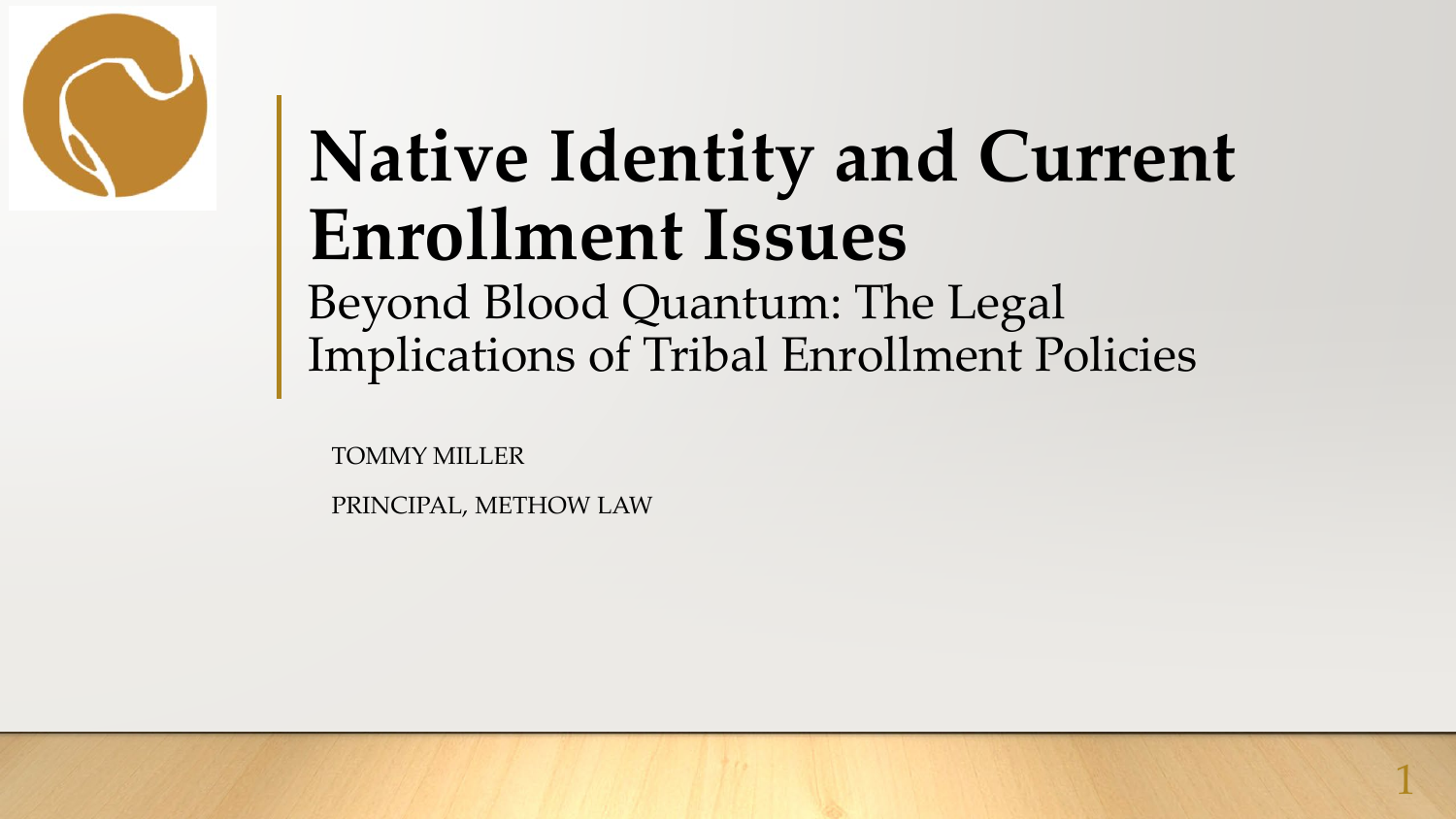#### Disclaimer

- Tribal needs are paramount in making enrollment decisions.
- This presentation is not meant to suggest that tribes should focus on external factors when making enrollment law and policy. It is intended to point out ways that those internal policies can have external effects.
- Lots of text incoming.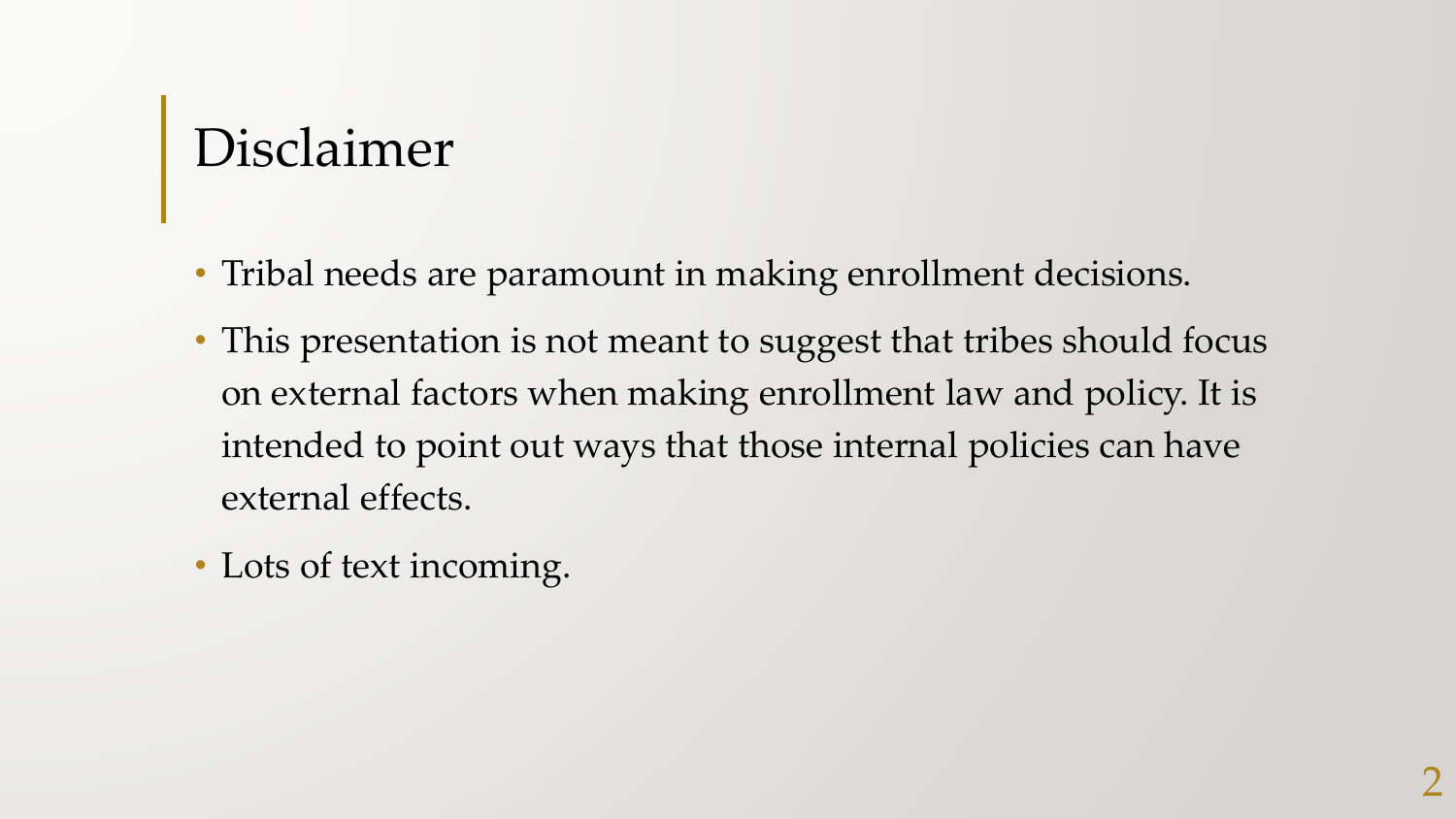#### Background – *Morton v. Mancari* (1974)

- Underpins the federal law understanding of tribal identity
- Indian Reorganization Act of 1934 gave hiring preference to members of federally-recognized tribes for positions in the Bureau of Indian Affairs ("Indian Preference")
- Question Was Indian Preference unlawful discrimination?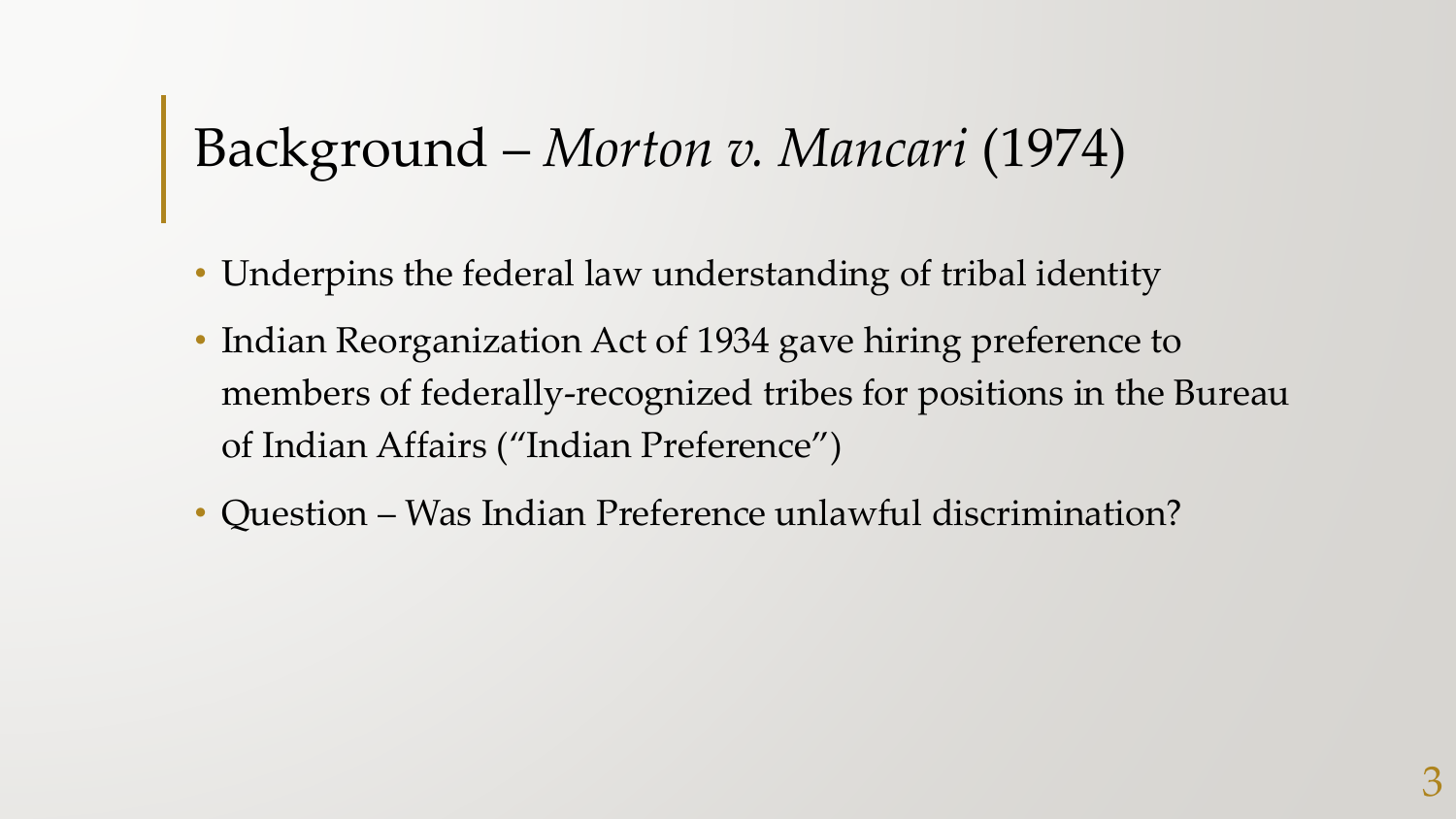### Background – *Morton v. Mancari* (1974)

- Held Indian Preference was not unlawful racial discrimination, because it was not racial discrimination at all.
- Indian Preference was based on a political classification, not a race-based classification.
- Indian Commerce Clause Congress has the power to "regulate" Commerce . . . with the Indian Tribes"
- "Indeed, [Indian Preference] is not even a 'racial' preference. Rather, it is an employment criterion reasonably designed to further the cause of Indian selfgovernment and to make the BIA more responsive to the needs of its constituent groups. **It is directed to participation by the governed in the governing agency**."
- (Indian Preference also required  $\frac{1}{4}$  or more "Indian Blood")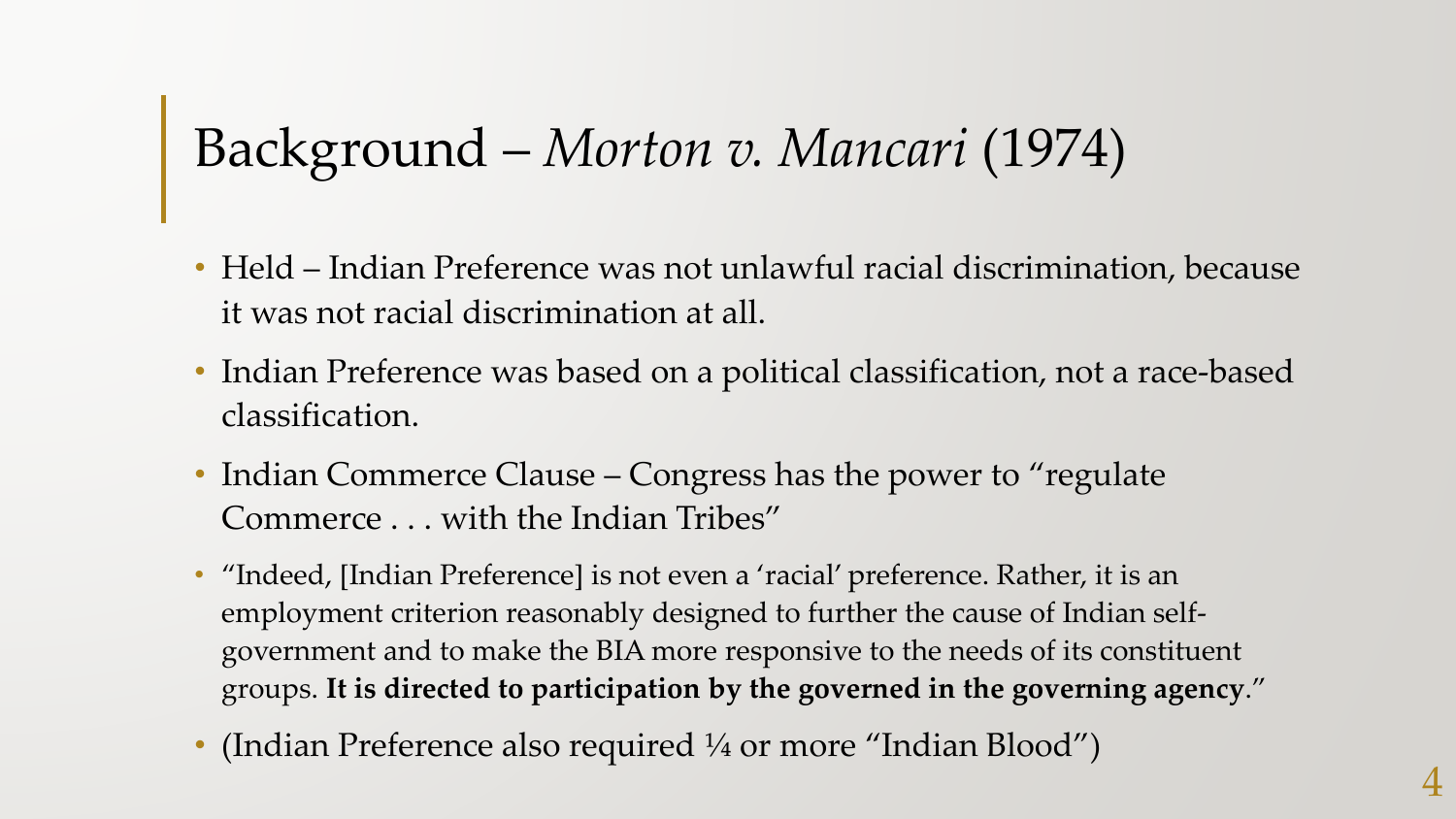## Background – *Rice v. Cayetano* (2000)

- Office of Hawaiian Affairs, state agency that administered programs for native Hawaiians. Only "Hawaiians," defined as descendants of people inhabiting Hawaii in 1778, could vote for the statewide election of trustees.
- Supreme Court held that this was a racial classification.
- Now-Justice Kavanaugh wrote an amicus brief and an op-ed about *Rice*.
	- "But neither the Congress nor the Department of Interior has recognized native Hawaiians as an Indian tribe. What's more, Hawaiians have never even applied for recognition as an Indian tribe. The reason is obvious. Native Hawaiians couldn't possibly qualify. They don't have their own government. They don't have their own system of laws. They don't have their own elected leaders. They don't live on reservations or in territorial enclaves. They don't even live together in Hawaii. Native Hawaiians are dispersed throughout the state of Hawaii and the United States. **In short, native Hawaiians bear none of the indicia necessary to qualify as an Indian tribe.**"
	- "And that's not all. By claiming that native Hawaiians deserve special privileges because their ancestors lived in Hawaii, the Justice Department's position is also fiercely anti-immigrant, **flouting the principle that all American citizens have equal rights regardless of when they became citizens**."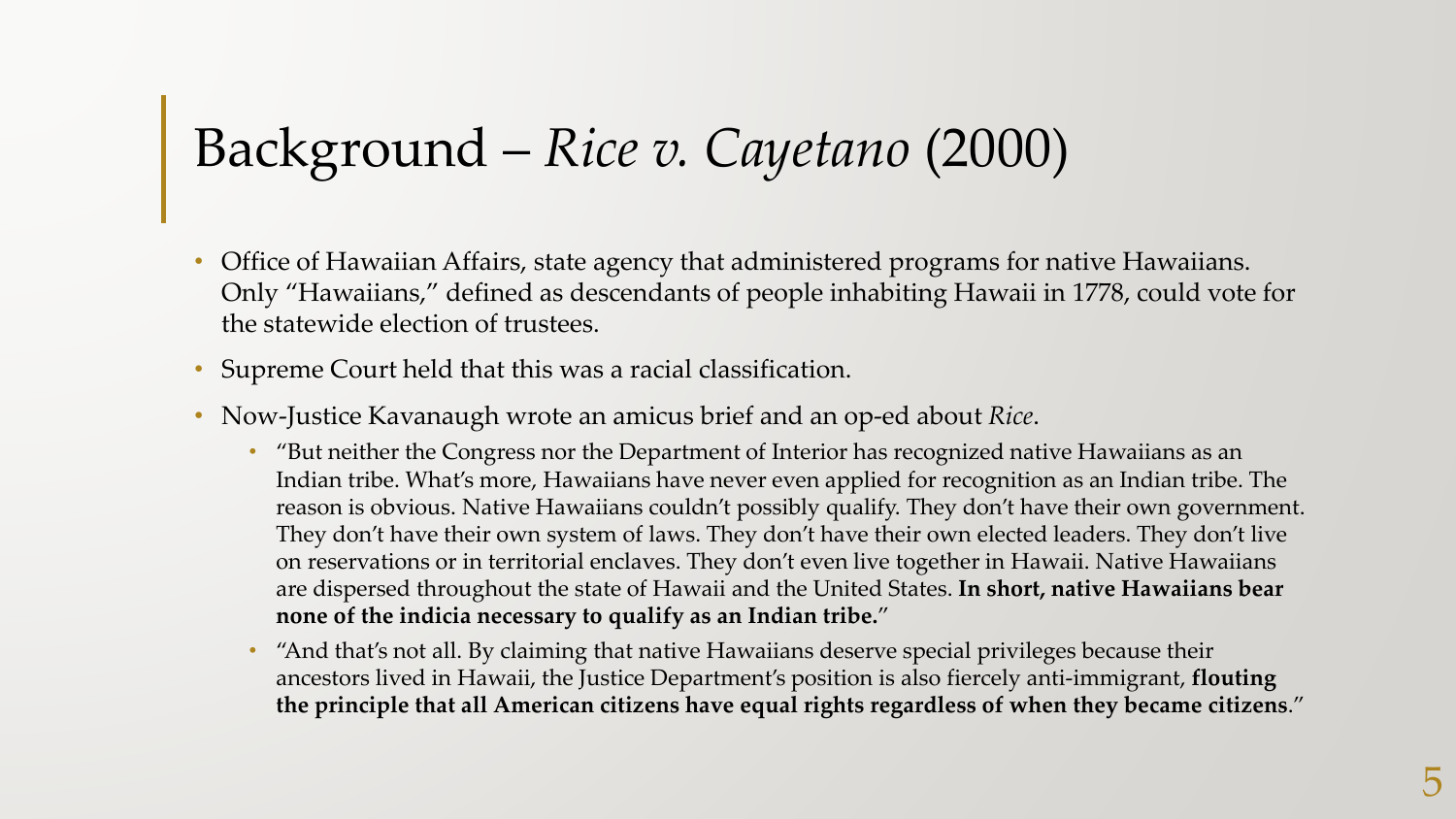## Legal Impacts of Tribal Enrollment

- "Democratic deficit"
- Indian Child Welfare Act (ICWA)
- Cherokee Freedmen Ruling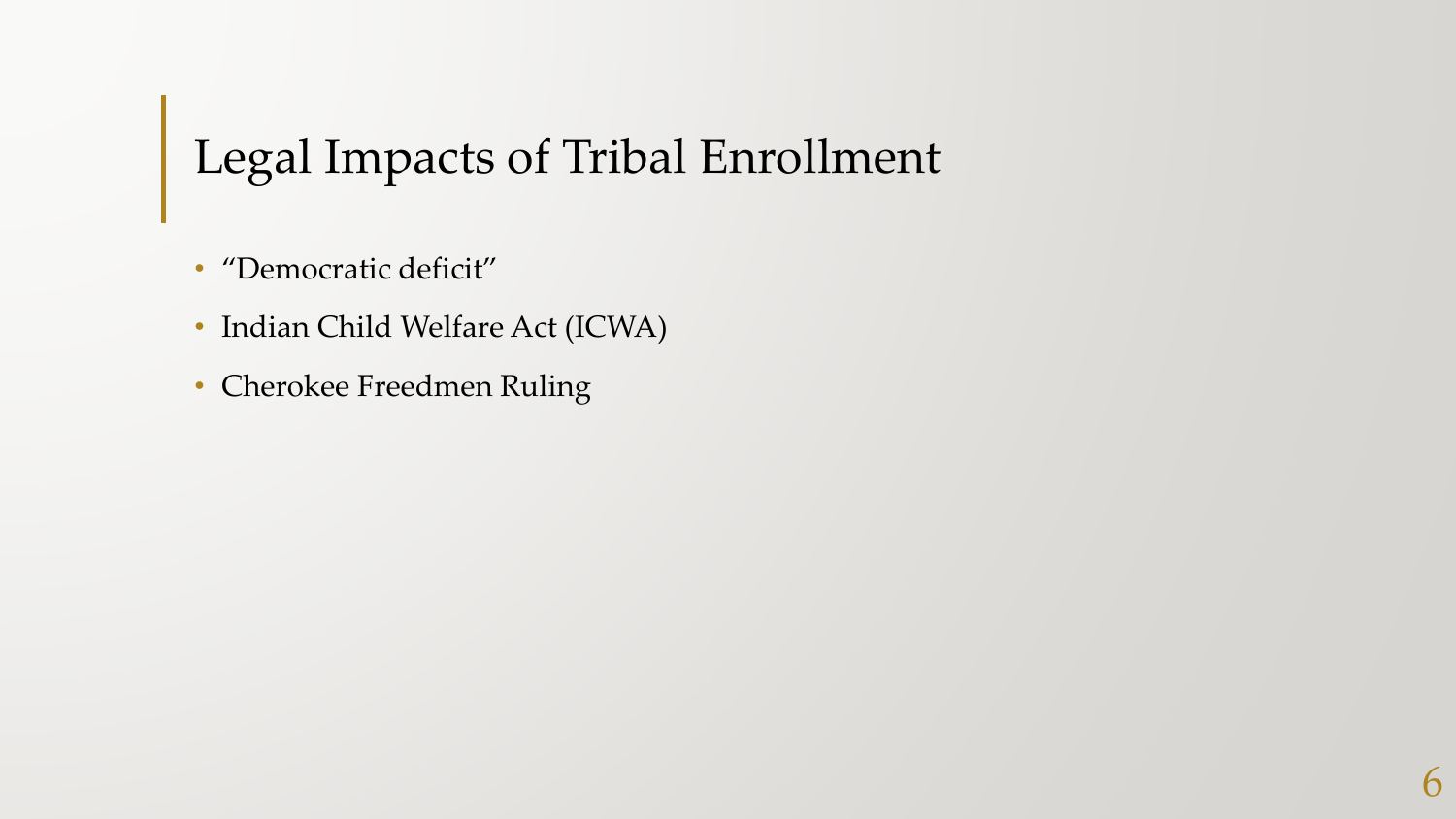# "Democratic Deficit"

- "Democratic Deficit" is a theory that because non-Indians (or non-members in most cases) cannot become tribal members, tribal jurisdiction over them is anti-democratic
- Arose most prominently in Justice Kennedy's concurrence in *U.S. v. Lara* (2004)
- *Lara* involved a criminal prosecution of a member of the Turtle Mountain Band of Chippewa Indians by the Spirit Lake Sioux Tribe of North Dakota. Prosecution by one tribe of members of another tribe was recognized by Congress in 1990.
	- "Lara, after all, is a citizen of the United States. To hold that Congress can subject him, within our domestic borders, to a sovereignty outside the basic structure of the Constitution is a serious step. **The Constitution is based on a theory of original, and continuing, consent of the governed.** Their consent depends on the understanding that the Constitution has established the federal structure, which grants the citizen the protection of two governments, the Nation and the State."
	- **"There is a historical exception for Indian tribes, but only to the limited extent that a member of a tribe consents to be subjected to the jurisdiction of his own tribe.**"
	- "Perhaps the Court's holding could be justified by an argument that **by enrolling in one tribe Lara consented to the criminal jurisdiction of other tribes**, but the Court does not mention the point. And, in all events, we should be cautious about adopting that fiction."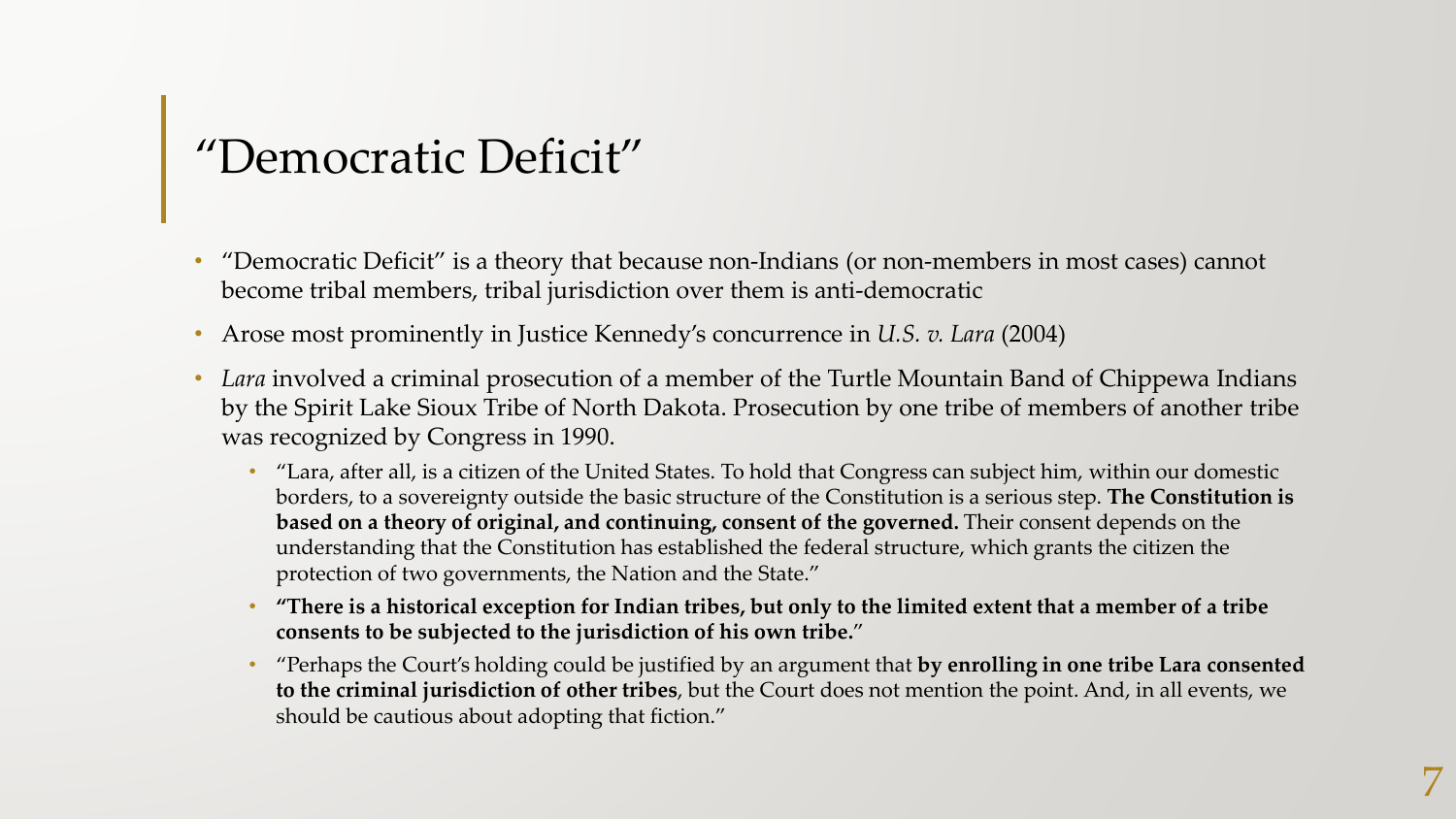# "Democratic Deficit" – Flaws

- Obvious flaws in the "Democratic Deficit" theory:
	- Citizens of other countries can't participate in US politics, and vice-versa
	- A citizen of one state cannot meaningfully participate in the politics of another place they visit
	- Even if you spend 49% of your time in one county, if another county is your primary residence, you cannot participate in the government of the place where you live 49% of the time.
	- No real difference between that and going to a reservation where you do not get direct political participation
- Kennedy applied the argument to a situation where a member of a federally recognized tribe was prosecuted by another tribe, even though the tribal member could theoretically have escaped prosecution by any tribe by renouncing tribal membership, which represents at least some level of consent.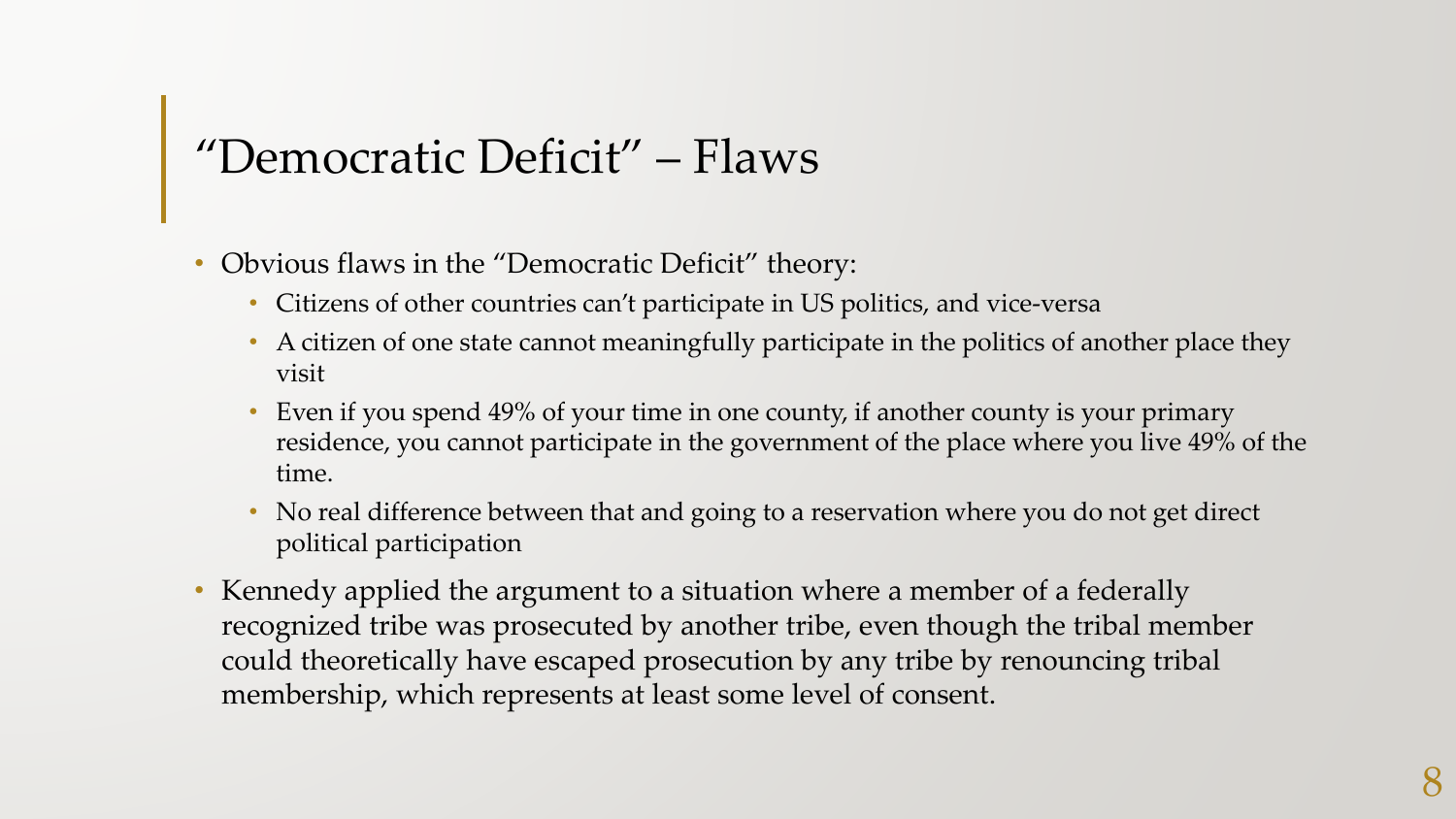# "Democratic Deficit" – Takeaways

- Even with the flaws, it is still compelling to at least some judges and academics.
- Takeaway If it is theoretically possible for someone to join a tribe, the democratic deficit argument completely falls apart.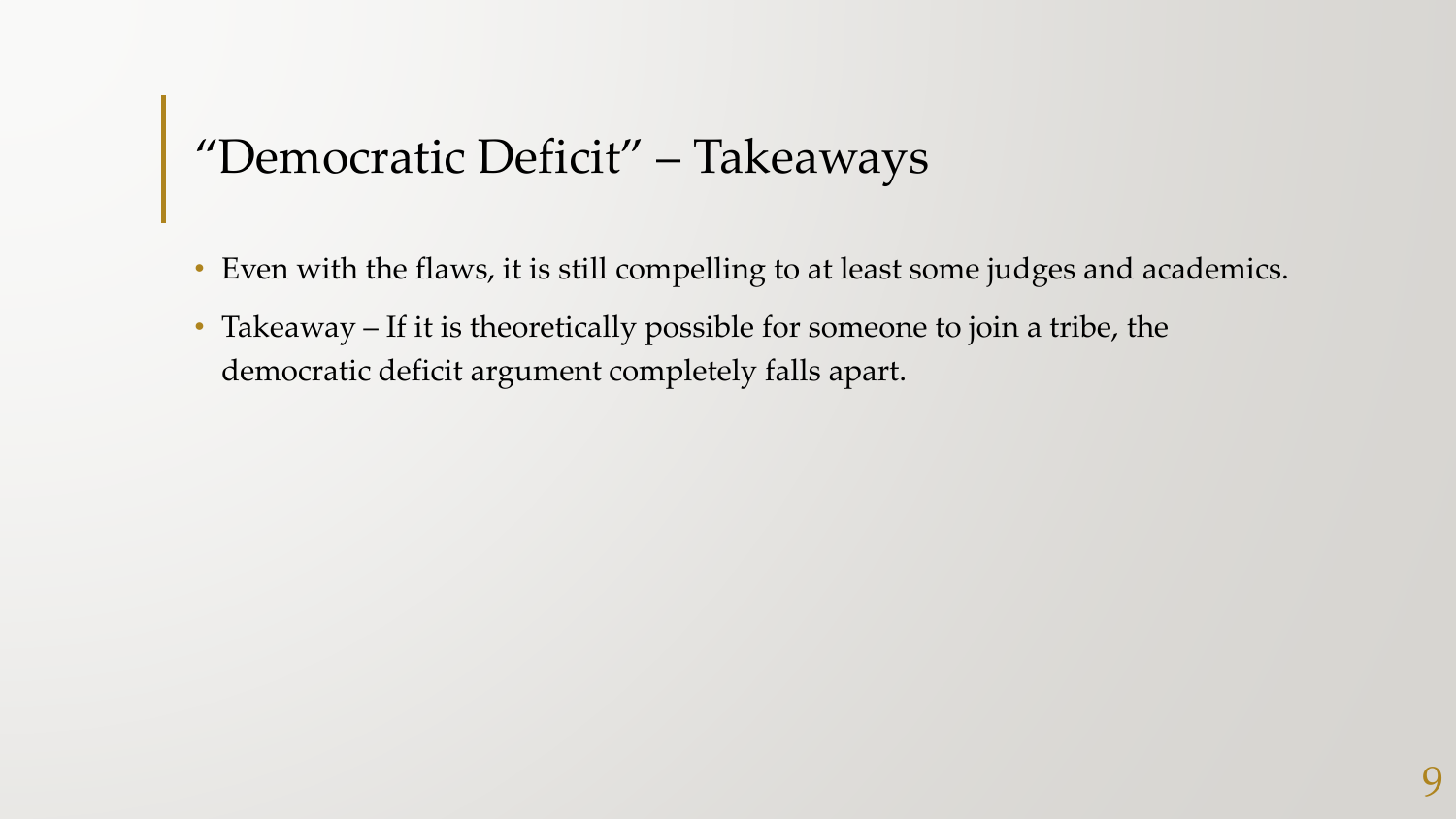### ICWA – *Brackeen v. Bernhardt* (2019)

- *Brackeen* involved a constitutional challenge to the Indian Child Welfare Act
- ICWA has certain protections for Indian Children. "Indian Child" is defined in the Act as "any unmarried person who is under age eighteen and is either (a) a member of an Indian tribe or (b) is eligible for membership in an Indian tribe and is the biological child of a member of an Indian tribe."
- Question is the definition of "Indian Child" a political or race-based classification?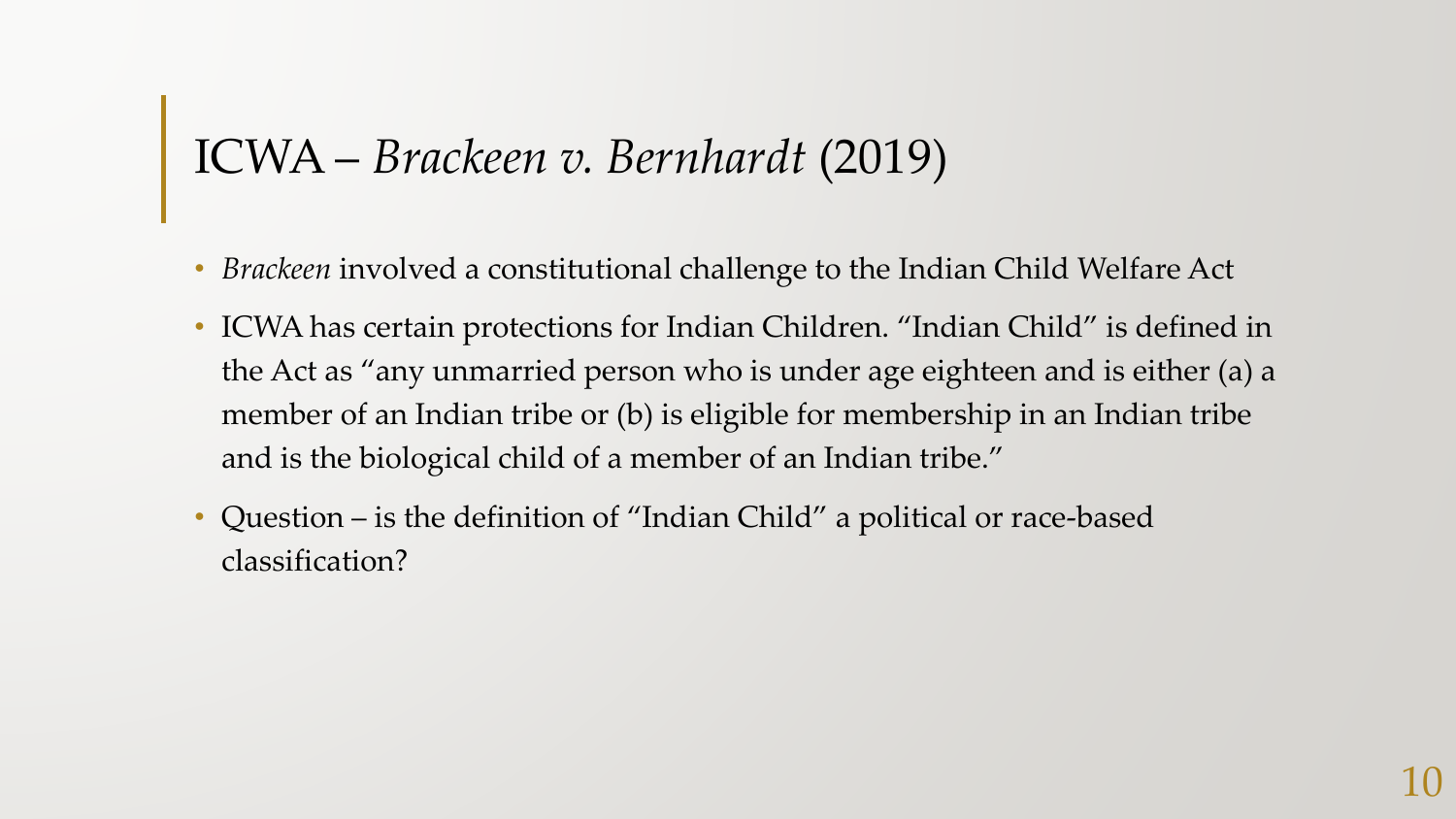#### *Brackeen v. Bernhardt* – District Court

- Federal district court held that ICWA violated the equal protection requirements of the 5<sup>th</sup> amendment
	- "By deferring to tribal membership *eligibility* standards based on ancestry, rather than *actual* tribal affiliation, the ICWA's jurisdictional definition of 'Indian children' uses ancestry as a proxy for race and therefore 'must be analyzed by a reviewing court under strict scrutiny.'"
	- The district court held that ICWA failed the strict scrutiny analysis, as basically everything does.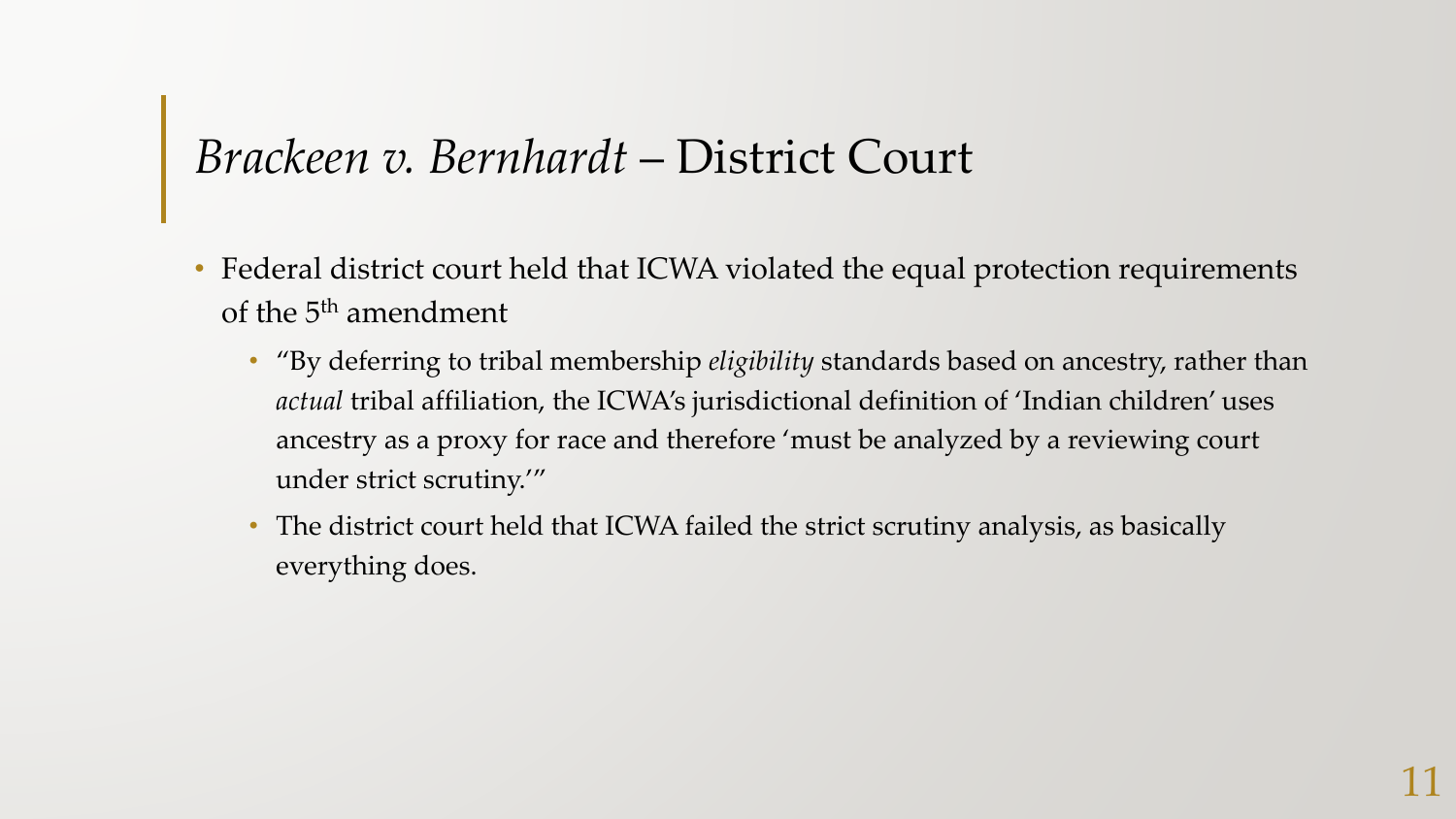#### *Brackeen v. Bernhardt* – 5th Circuit

- 5th Circuit Panel reversed, holding that the definition of "Indian Child" was not based solely on tribal ancestry or race.
- 5th Circuit could have just referred to *Mancari*, as the same logic underlies ICWA (special relationship to tribes, tribal membership as political classification). However, the court dove into actual tribal membership requirements:
	- "As Defendants explain, under some tribal membership laws, **eligibility extends to children without Indian blood, such as the descendants of former slaves of tribes who became members after they were freed, or the descendants of adopted white persons**. Accordingly, a child may fall under ICWA's membership eligibility standard because his or her biological parent became a member of a tribe, despite not being racially Indian. **Additionally, many racially Indian children, such as those belonging to non-federally recognized tribes, do not fall within ICWA's definition of "Indian child."** Conditioning a child's eligibility for membership, in part, on whether a biological parent is a member of the tribe is therefore not a proxy for race, as the district court concluded, but rather for not-yet-formalized tribal affiliation, particularly where the child is too young to formally apply for membership in a tribe."10
	- "10 The Navajo Nation's membership code is instructive on these points, despite the district court's reliance on it to the contrary. **The Navajo Nation explains that, under its laws, "blood alone is never determinative of membership." The Navajo Nation will only grant an application for membership "if the individual has some tangible connection to the Tribe," such as the ability to speak the Navajo language or time spent living among the Navajo people.**  "Having a biological parent who is an enrolled member is per se evidence of such a connection." Additionally, individuals will not be granted membership in the Navajo Nation, regardless of their race or ancestry, if they are members of another tribe."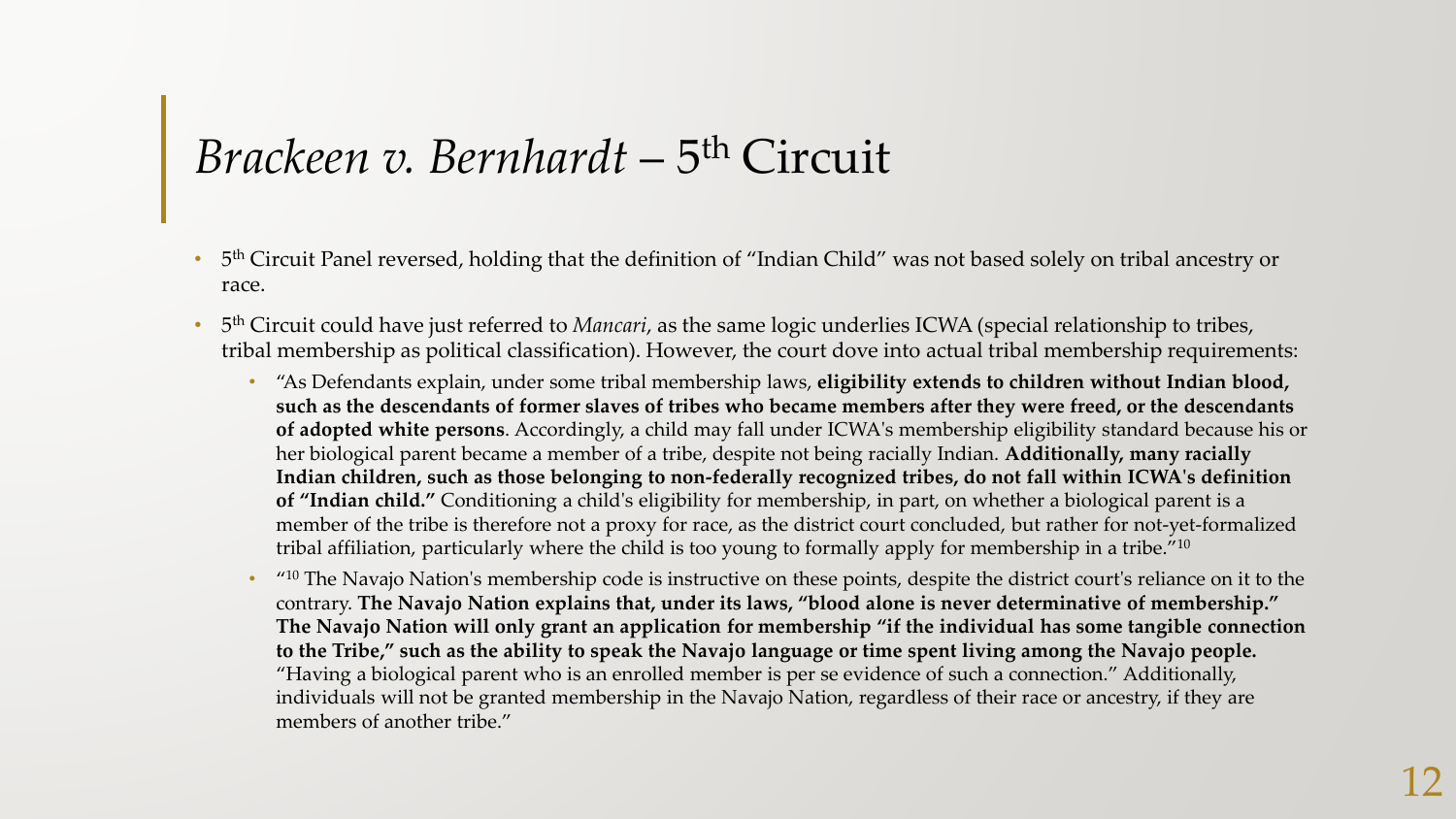## *Brackeen* Takeaways

- Case was accepted for *en banc* review and argued, but no decision yet.
- Takeaway Tribal membership requirements that were disconnected in various ways from race were used to uphold ICWA:
	- Tribal membership extending to those without any "Indian blood" (i.e. an indigenous ancestor)
	- Tribal membership requiring more than ancestry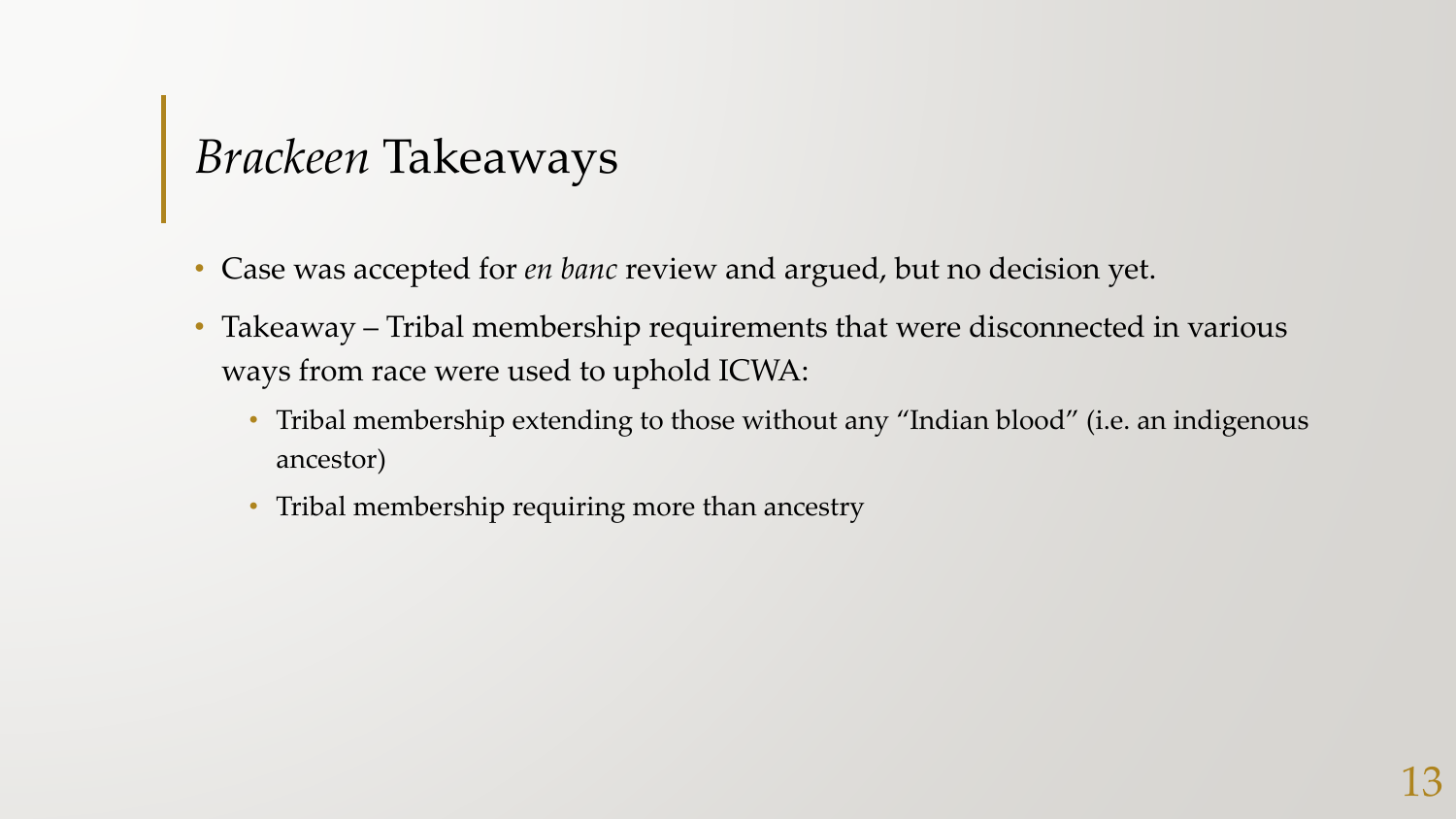## Cherokee Freedmen

- Pre-Civil War, the Cherokee had Black slaves like the slaveholders in the South.
- After the Civil War, in 1866, the US signed a treaty with the Cherokee that said the Cherokee Freedmen were emancipated and allowed to become citizens of the Cherokee Nation.
- In the 1980s, the Cherokee Nation administration amended citizenship rules to require that citizens have direct descent from an ancestor listed on the "Cherokee by Blood" section of the Dawes Rolls, the Rolls used to trace descent and membership.
- In 2006, the Cherokee Supreme Court ruled that that requirement was unconstitutional.
- In 2007, a special election resulted in the passage of a constitutional amendment to the Cherokee Constitution adding the "by blood" language.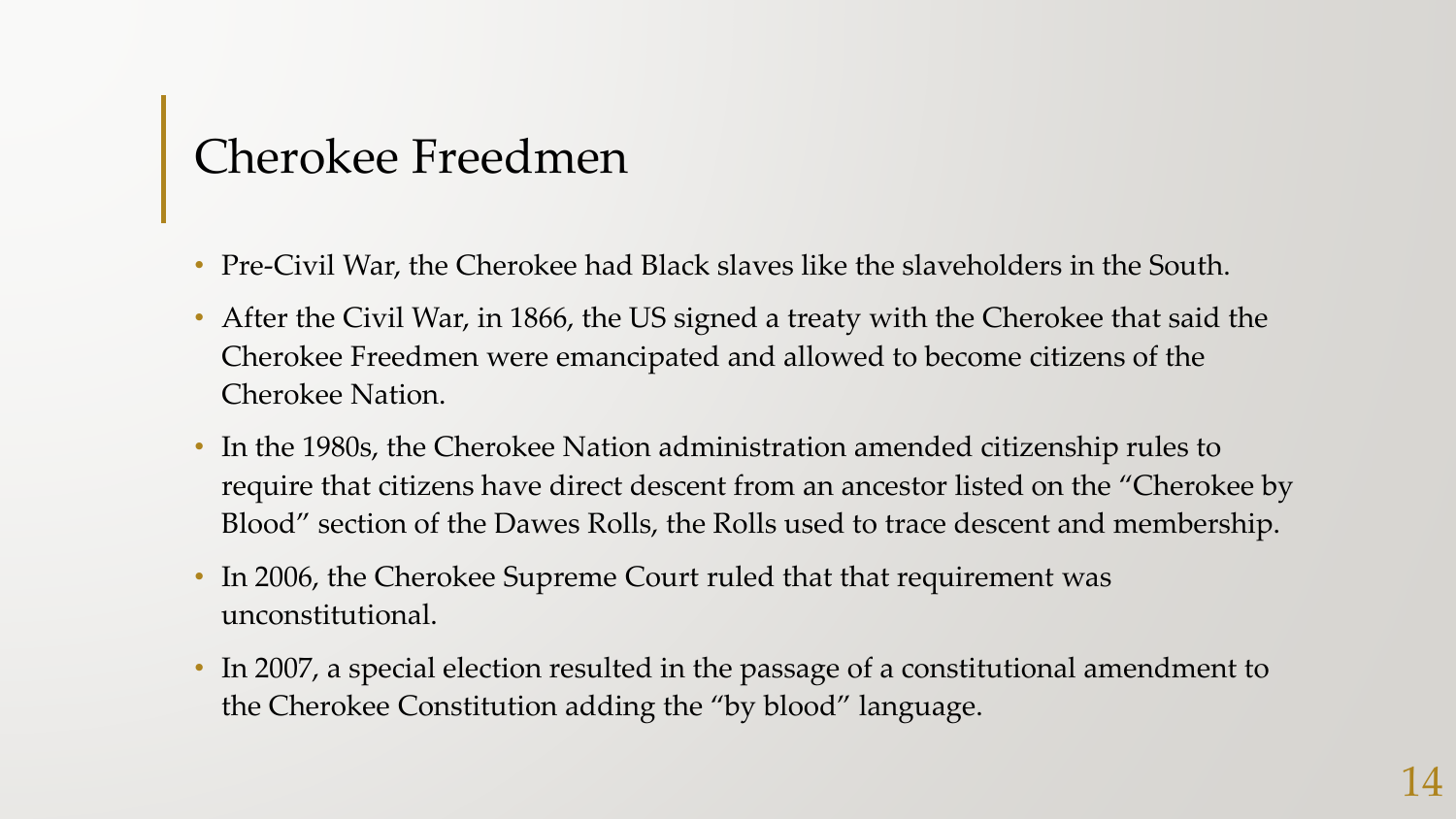#### Cherokee Freedmen – Federal Court

- In 2009, the Cherokee Tribal Council voted to consent to federal court jurisdiction to resolve the issue of whether the 1866 treaty prevented the Cherokee Nation from limiting its membership to members "by blood"
- In 2017, at the end of the 78 page opinion, the court wrote:
	- "The Cherokee Nation's sovereign right to determine its membership is no less now, as a result of this decision, than it was after the Nation executed the 1866 Treaty. The Cherokee Nation concedes that its power to determine tribal membership can be limited by treaty... The Cherokee Nation can continue to define itself as it sees fit but must do so equally and evenhandedly with respect to native Cherokees and the descendants of Cherokee freedmen. By interposition of Article 9 of the 1866 Treaty, neither has rights either superior or, importantly, inferior to the other. Their fates under the Cherokee Nation Constitution rise and fall equally and in tandem. In accordance with Article 9 of the 1866 Treaty, the Cherokee Freedmen have a present right to citizenship in the Cherokee Nation that is coextensive with the rights of native Cherokees."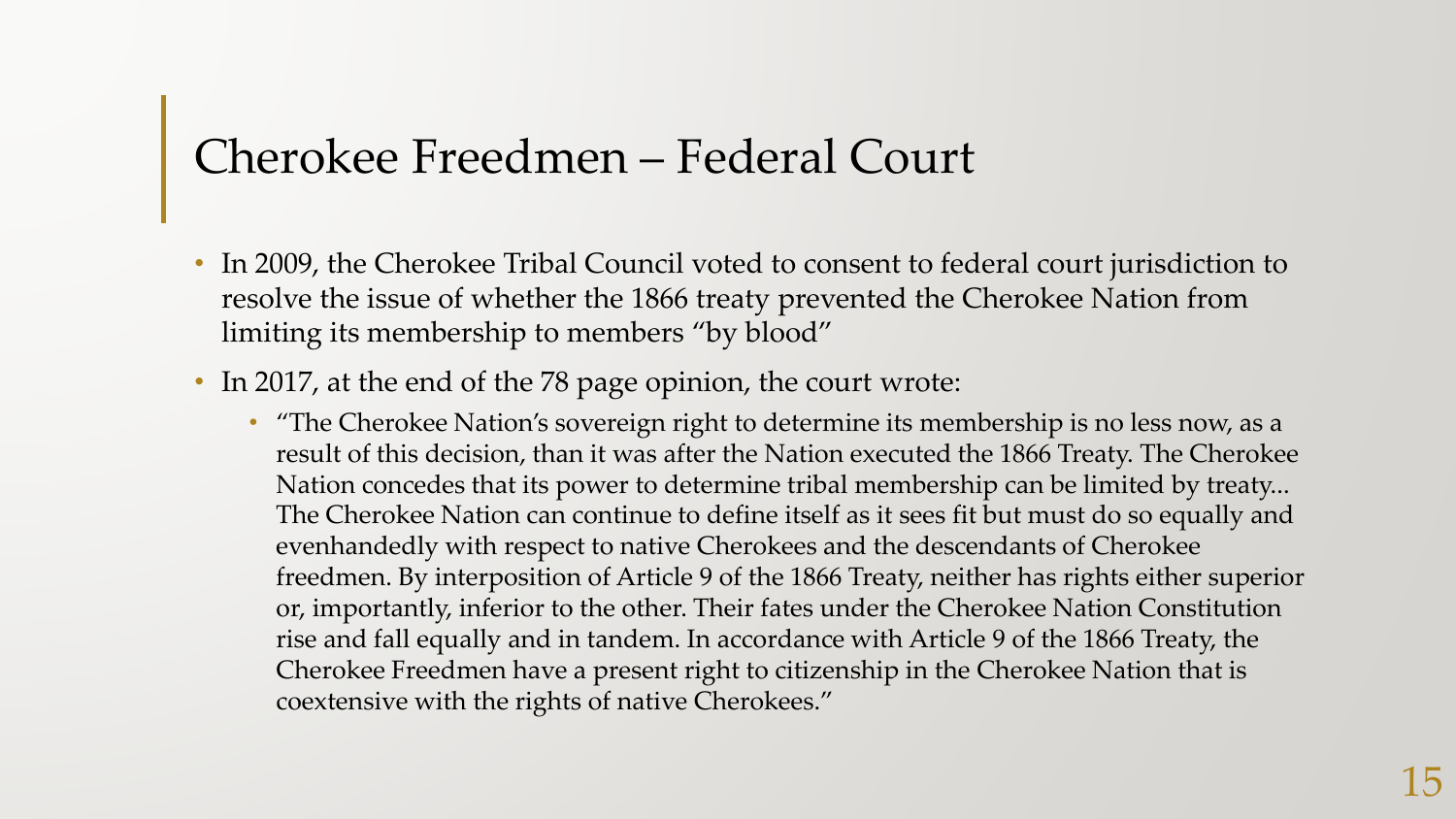#### Cherokee Freedmen – Last Week

- Last week, the Cherokee Supreme Court struck the words "by blood" from the Cherokee Constitution, formalizing the result of the federal court case.
- Although it was based on the federal court ruling (for which the Cherokee Nation waived sovereign immunity) it also had some language about the consequences of ignoring the treaty:
	- "Otherwise, the consequences could place **our nation in peril**.<sup>16</sup> ... <sup>16</sup> Today, the Cherokee Nation is dependent on federal subsidies and aid for approximately 70% of our General Operating Fund … An abrogation of the 1866 Treaty or further violations may render these funds in jeopardy. During the [prior litigation], the tribe's failure to abide by the 1866 Treaty not only drew threats from the U.S. to withhold the same, **but included a temporary suspension of \$33 million dollars from the Department of Housing and Urban Development**. … *See also* [two house resolutions] (**both bills sought to sever relations with the Cherokee Nation and to suspend the tribe's right to conduct gaming operations**)."
	- "As our people rejoice the ruling in *McGirt*, and expect a similar determination in pending litigation before the Oklahoma Court of Civil Appeals, may we be reminded that the Creek Nation's rights to self-governance and the recognition of its reservation was dependent upon its 1866 Treaty. Likewise, **Cherokee Nation's pathway to similar recognition requires upholding the 1866 Treaty, not abrogating it**."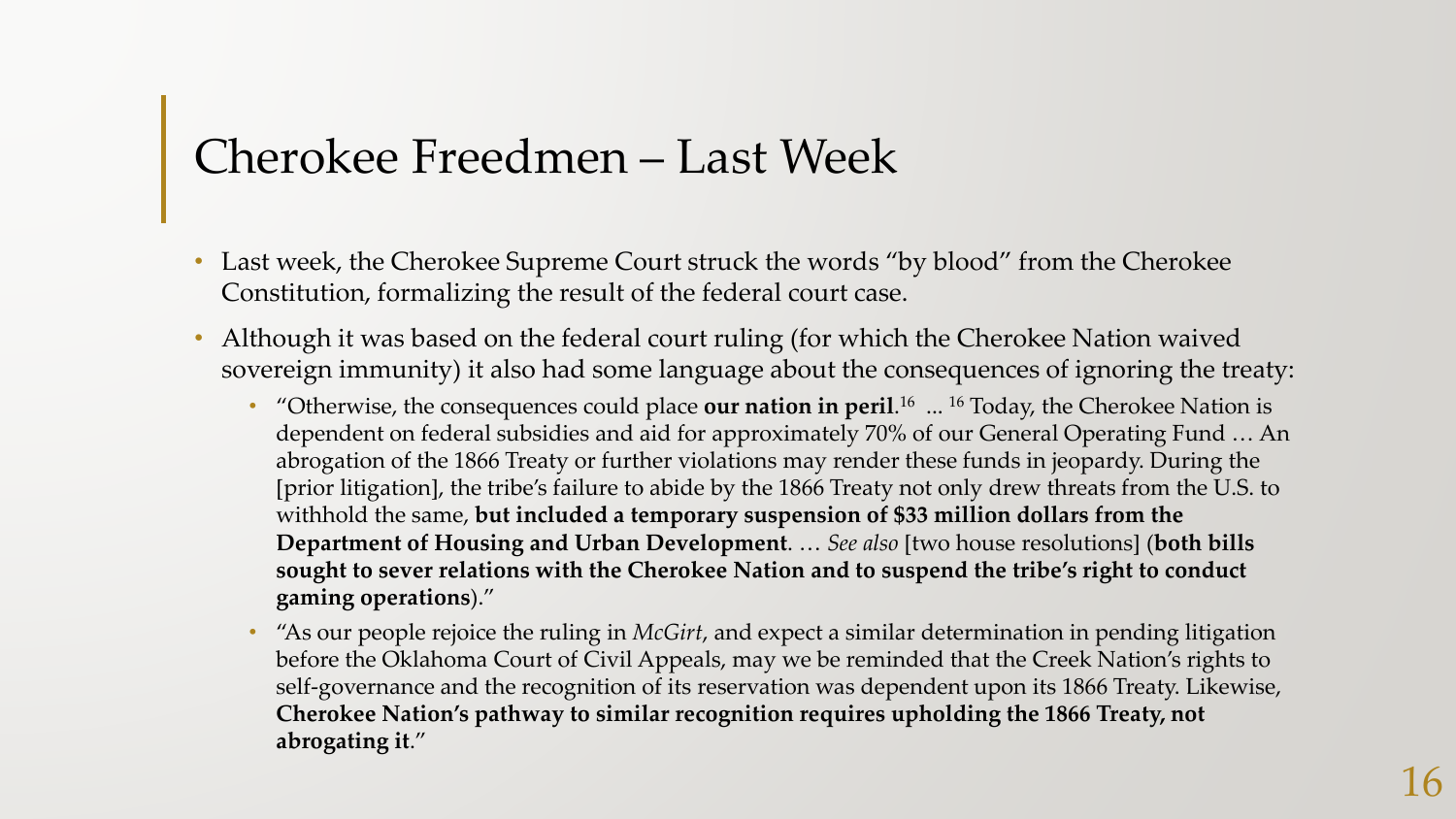# Cherokee Freedmen – Takeaways

- The Cherokee Freedmen case was particularly morally compelling, which likely contributed to it getting much more national attention than most disenrollment cases
- The Cherokee Nation also had a clearly defined treaty obligation to the U.S. in that case, unlike most disenrollment cases
- Still, it is an example of internal enrollment policy having broad external impacts, and tremendous external pressure to set enrollment policy in a certain way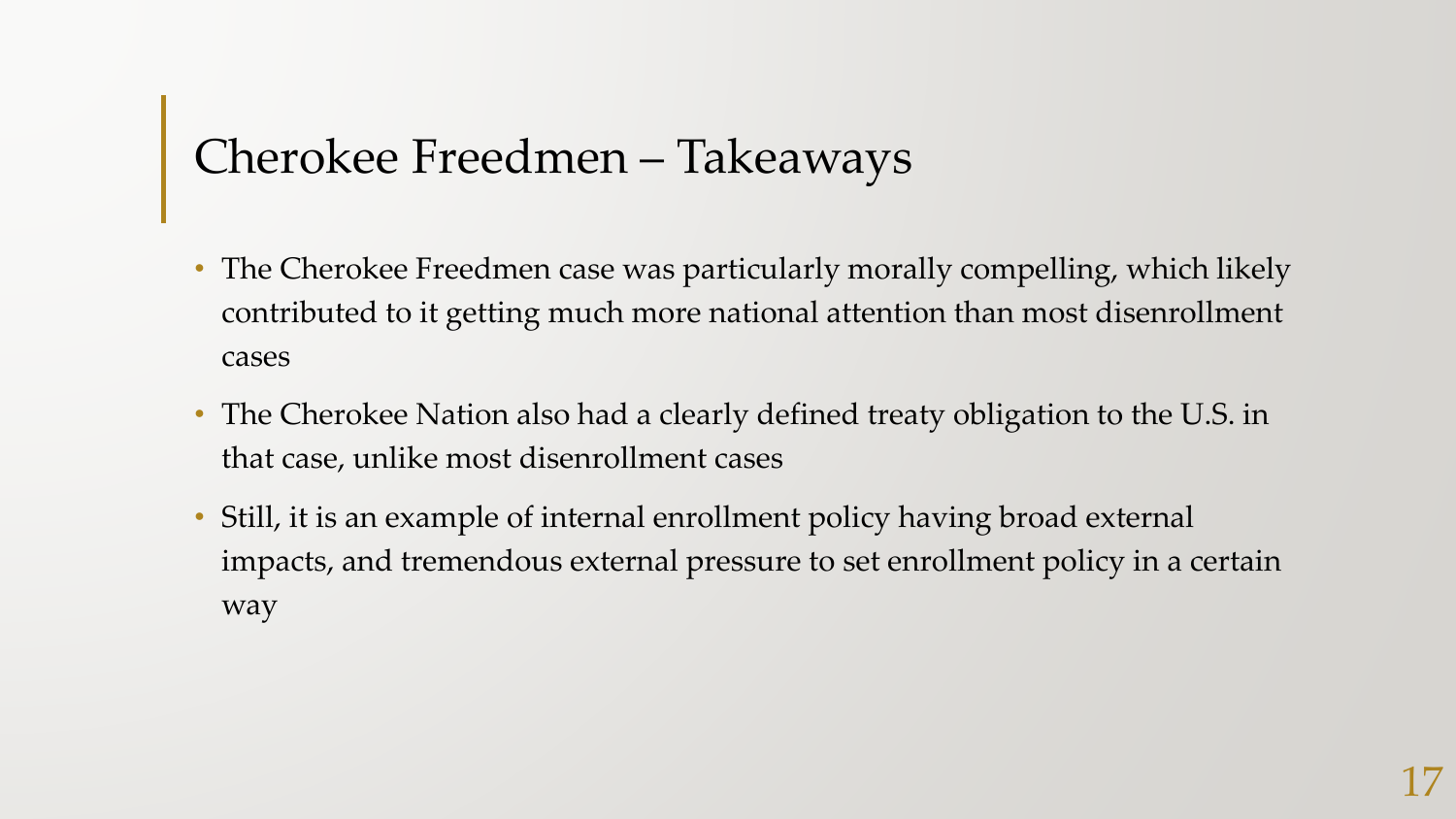## Overarching Takeaways

- Enrollment policies are first and foremost decisions about the future of the tribe
- However, they can also have serious impacts on court cases, administrative decisions, and congressional lawmaking
- Moving away from membership definitions based solely on race can have farreaching benefits and strengthen arguments in favor of broader tribal jurisdiction
- Being proactive and thoughtful about membership decisions, rather than relying on criteria handed down by the BIA in the 1930s, can help stave off outside interference with tribal enrollment decisions